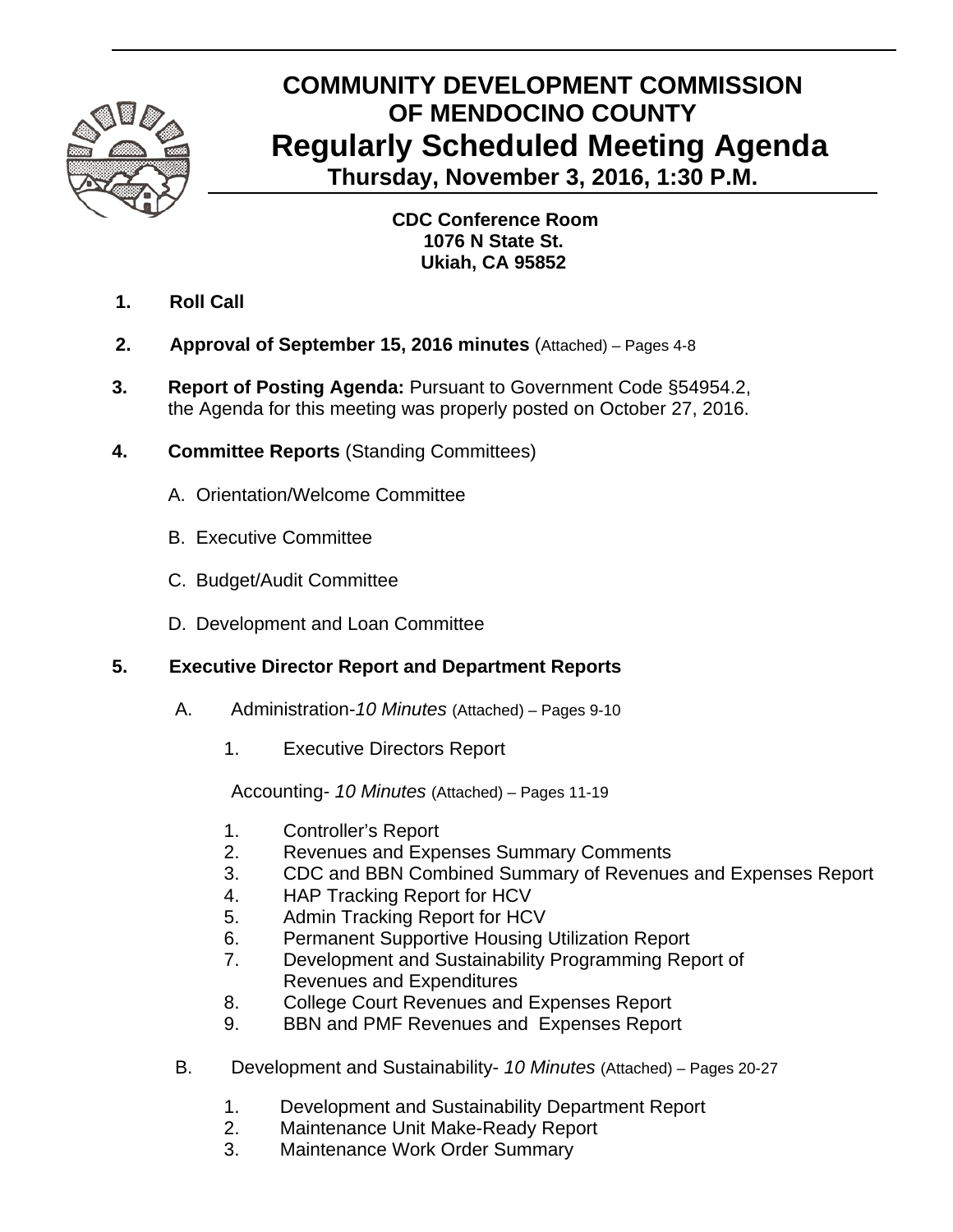- 4. Work Orders QC Report
- 5. Energy Savings Report
- D. Housing- *15 Minutes* (Attached) *–* Pages 28-33
	- 1. Housing Manager Report
	- 2. Housing Quality Standards Inspections Report
	- 3. Occupancy Move in/Move out Report
	- 4. TAR Report

#### **6. Announcements**

None

### **7. Board Correspondence**

None

### **8. Media/Information**

None

### **9. Unfinished Business**

None

### **10. Board Comments to CDC Staff**

- **11. New Business***-15 Minutes*
	- **A. Discussion and Possible Action Regarding Resolution #1068-16 Approving the Section Eight Management Assessment Program Certification for Fiscal Year ending 9/30/2016** – Pages 34-40
	- **B. Discussion and Possible Action Regarding Resolution #1069-16 Adopting the Agency's Salary Schedule Which Becomes Effective November 3, 2016**  – Pages 41-45
	- **C. Discussion and Possible Action Regarding Resolution #1070-16 Update to the Personnel Policy of the Community Development Commission of Mendocino County**– Pages 46-91
	- **D. Discussion and Possible Action Regarding Resolution #1071-16 Adopting CDC Budget for Fiscal Year 2016 – 2017**– Pages 92-97
- **12. Public Expression**
- **13. Adjournment**

### **PUBLIC EXPRESSION**

The Commission welcomes participation in the meeting. Comments shall be limited so that everyone may be heard. This item is limited to matters under the jurisdiction of the Commission which are not on the posted agenda and items which have not already been